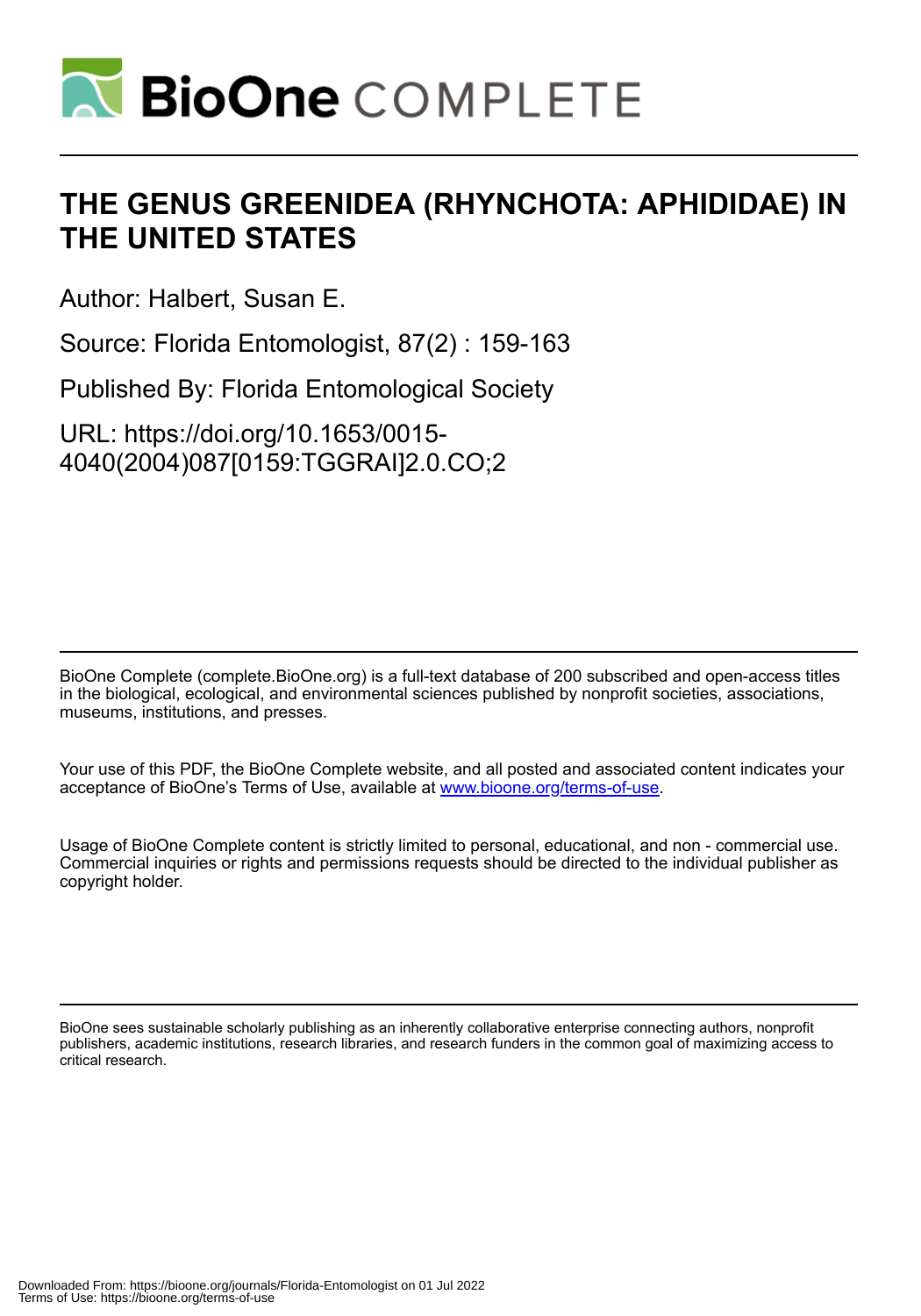## THE GENUS *GREENIDEA* (RHYNCHOTA: APHIDIDAE) IN THE UNITED STATES

SUSAN E. HALBERT

Florida State Collection of Arthropods, Florida Department of Agriculture and Consumer Services Division of Plant Industry, P.O. Box 147100, Gainesville, Florida 32614-7100, USA

#### **ABSTRACT**

Two species of the Asian genus *Greenidea* have been introduced into the United States, *Greenidea ficicola* Takahashi and *Greenidea psidii* van der Goot. Synonymy confusion between *Greenidea formosana* (Maki) and *G. psidii* is resolved in favor of *G. psidii*. Both species colonize *Ficus* spp., and *G. psidii* colonizes a few other plants, mostly in Myrtaceae. The two species can be distinguished by the ornamentation on the siphunculi on the apterous forms, and usually also by the arrangement of rhinaria on antennal segment III of the alate forms.

Key Words: Rhynchota, Aphididae, *Greenidea ficicola*, *Greenidea psidii*, *Greenidea formosana*, *Ficus*

#### RESUMEN

Dos especies del género asiático *Greenidea* han sido introducidas a los Estados Unidos, *Greenidea ficicola* Takahashi y *Greenidea psidii* van der Goot. Se resuelve la confusión en la sinónomia entre *Greenidea formosana* (Maki) y *G. psidii* en favor de *G. psidii*. Ambas especies colonizan *Ficus* spp., y *G. psidii* coloniza otras pocas plantas, mayormente las de la familia Myrtaceae. Se puede distinguir las dos especies en la ornamentación de los sifunculi en las formas ápteras, y usualmente también por el arreglo de las rinarias sobre el segmento III de las antenas de las formas aladas.

The Asian genus *Greenidea* (Rhynchota: Aphididae) belongs to the subfamily Greenideinae (Greenideini). Most species of aphids in this subfamily, including those in the genus *Greenidea*, have long siphunculi with correspondingly long setae. Until recently, no species in the subfamily were found in the Western Hemisphere except *Brasilaphis bondari* Mordvilko (Cervaphidini) (Ghosh 1982) native to Brazil, and a fossil species in Dominican amber (Wegierek 2001). Two species, *Greenidea psidii* van der Goot and *Greenidea ficicola* Takahashi, now have been found in the USA. Both species have the potential to become pests of certain ornamental plants.

*Greenidea* (*Trichosiphum*) *psidii* van der Goot 1916 (= *Greenidea* (*Trichosiphum*) *formosana* (Maki) 1917), **new synonymy** (? = *Greenidea* (*Trichosiphum*) *guangzhouensis* Chang 1979 (Remaudière & Remaudière 1997)) (= *Greenidea* (*Trichosiphum*) *formosana* subsp. *heeri* D. N. Raychaudhuri, M. R. Ghosh, M. Banerjee & A. K. Ghosh 1973 (Remaudière & Remaudière 1997)) (= *Trichosiphum formosanum* Maki 1918)

*Greenidea psidii* was reported (under *G. formosana*) in Hawaii in 1993 (Beardsley 1993). In 1998, *G. psidii* appeared in California (Gill 1998). Outside of the United States, *G. psidii* is reported from Bangladesh, China, India, Japan, Java, Loochoo Islands (Ryukyus), Nepal, Philippines, Sumatra, and Taiwan (Blackman & Eastop 1994, 2000). I have a specimen from Brisbane, Australia that also appears to be this species.

Reported hosts of *G. psidii* include *Psidium guajava* L. and other Myrtaceae (*Callistemon*, *Eucalyptus*, *Eugenia*, *Melaleuca*, *Metrosideros*, *Rhodomyrtus*, *Syzygium*, and *Tristania*). It also infests *Ficus* (Moraceae), *Engelhardtia* (Juglandaceae), *Scurrula* (Loranthaceae), *Lagerstroemia* (Lythraceae) and *Nesua ferrea* (Clusiaceae) (Beardsley 1993; Blackman & Eastop 1994, 2000; Gill 1998; Noordam 1994).

There is some nomenclatural confusion about *G. psidii*. The most recent catalogue (Remaudière & Remaudière 1997) lists this species as *G. formosana*; however, the most recent revision of the genus (Noordam 1994), lists it as *Greenidea psidii* van der Goot 1917. The Maki description (*G. formosana*) was listed as having been published on October 8, 1917 in honor of the sixtieth birthday of Mr. Yasushi Nawa. In the 1917 journal version of the van der Goot paper (*G. psidii*), it says he finished his work in 1915 and added corrections in January 1916. It seems likely that the book was published early in 1917, but there is no month listed for the publication date, so according to the International Code of Zoological Nomenclature, the date is assumed to be 31 December 1917 (ICZN 2000, Article 21.3.2). However, both the California Academy of Sciences and the library of the Netherlands Entomological Society have copies of an "Extrait," or separate, that lacks a title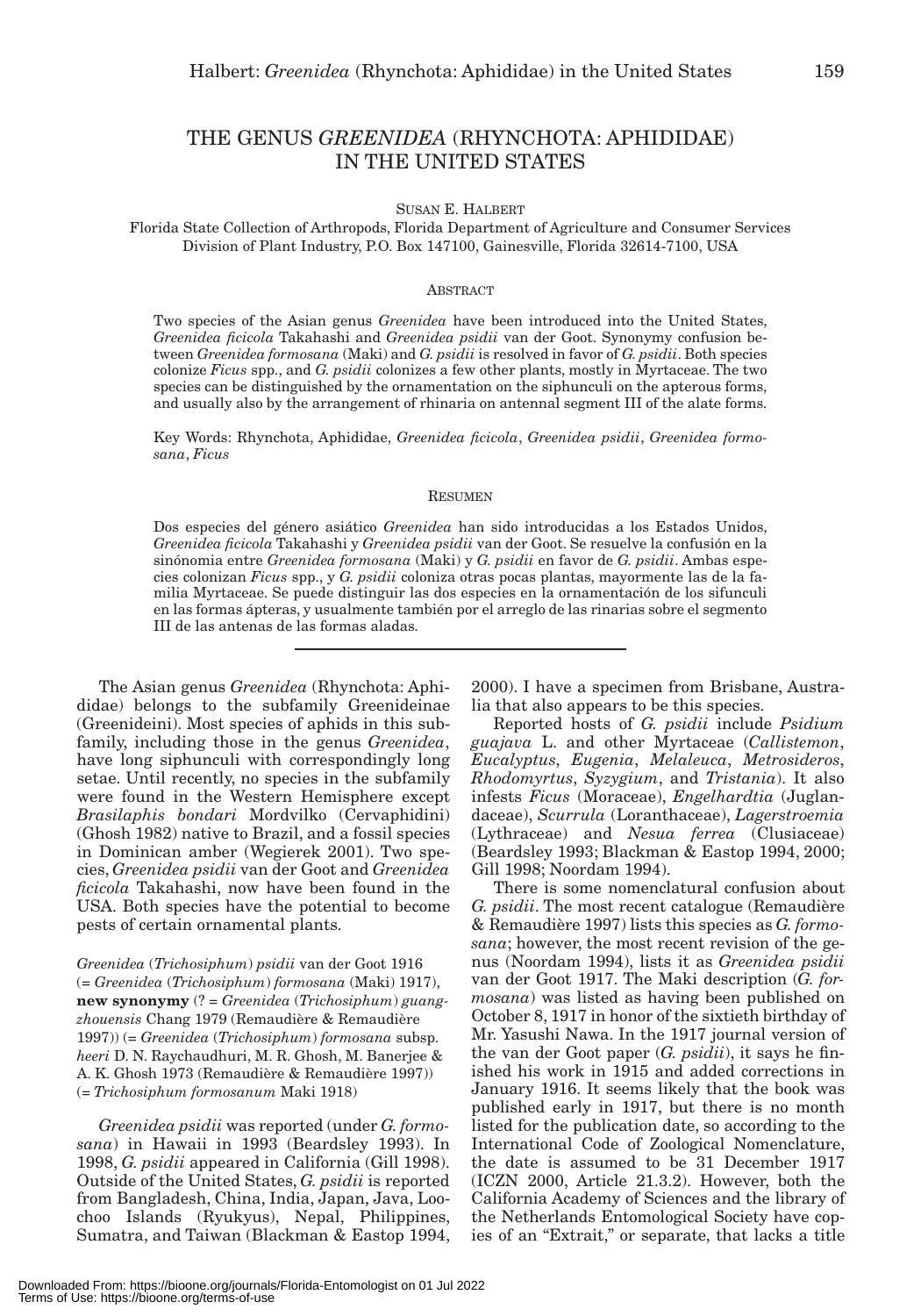page but appears to have been distributed in 1916. In both cases, "1916" has been written on the book. According to the International Code of Zoological Nomenclature, "Before 2000, an author who distributed separates in advance of the specified date of publication of the work in which the material is published thereby advanced the date of publication" (ICZN 2000, Article 21.8). Thus, the species should be *Greenidea psidii* van der Goot 1916.

*Greenidea ficicola* Takahashi 1921 (= *Greenidea neoficicola* A. K. Ghosh, M. R. Ghosh & D. N. Raychaudhuri (Remaudière & Remaudière 1997))

*Greenidea ficicola* (Figs. 1 and 2) was first suspected in the Western Hemisphere when a single damaged alate form was collected in a suction trap sample collected 22-27 XI 2002 from Kendall, Florida, near Miami (Florida State Collection of Arthropods (FSCA) #E2002-5901). No other specimens were found until colonies were located on *Ficus aurea* Nutt. on 18 II 2003 (FSCA# E2003- 569). There have been several subsequent finds in the Miami area, including more trap collections. The newly established aphid also has been found in Naples, in southwest Florida (FSCA# E2004- 810, 849). In addition to Florida, *G. ficicola* is reported from Australia, Bangladesh, Burundi (recent introduction), China, India, Indonesia, Japan, Malaysia, Nepal, Pakistan, Philippines, eastern Russia, and Taiwan (Blackman & Eastop 2000).

*Greenidea ficicola* seems to be restricted to *Ficus* spp. throughout most of its range; however, in India, there are reports of infestations on *Psid-*



Fig. 1. Adult apterous *Greenidea ficicola* Takahashi.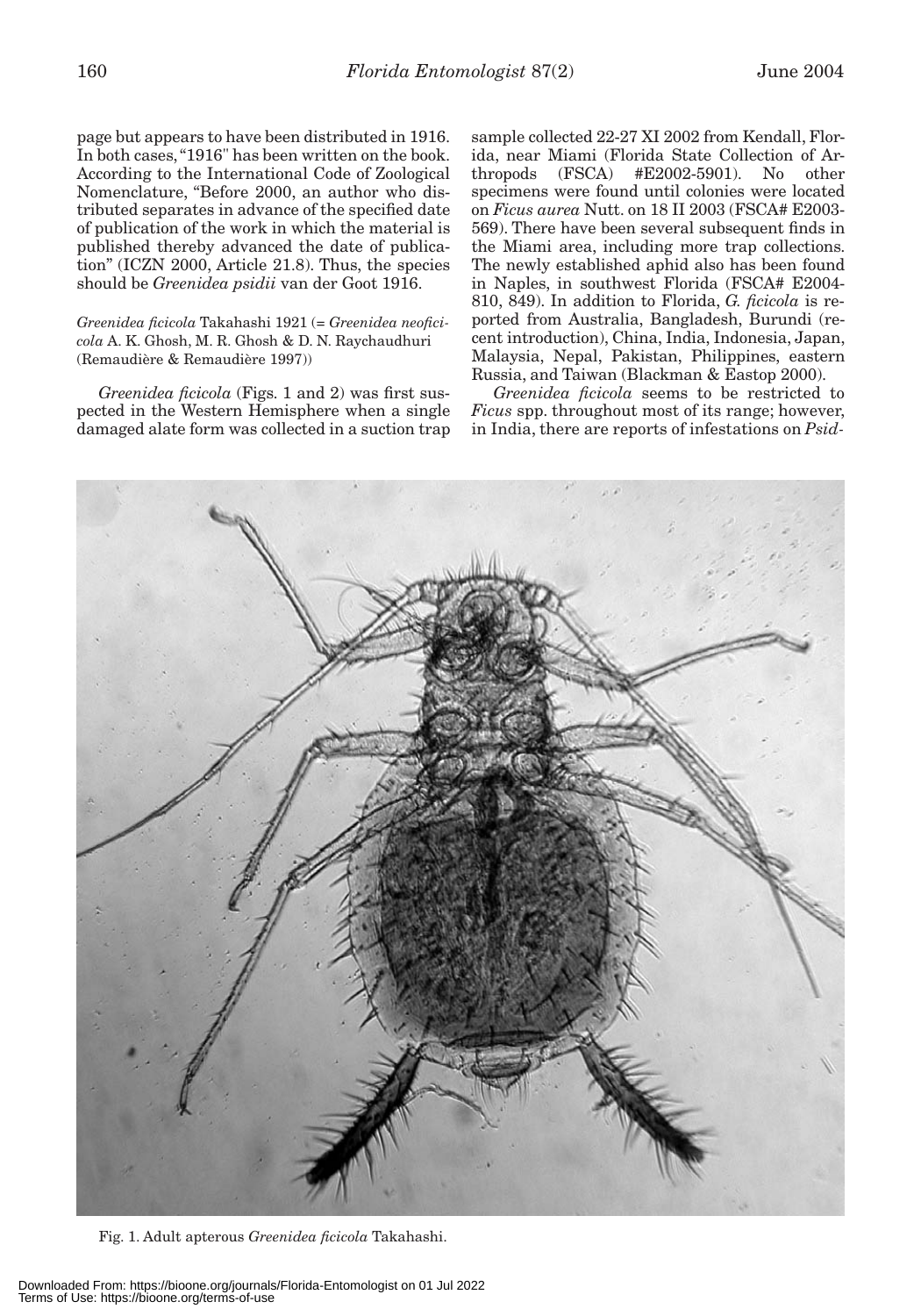

Fig. 2. Adult alate *Greenidea ficicola* Takahashi.

*ium guajava*. Noordam (1994) had a collection from *Streblus elongatus* (Miq.) Corner (Moraceae). The record of *G. ficicola* from litchi reported in Blackman & Eastop (2000) is probably spurious (Victor F. Eastop, pers. comm., 12 March 2003). In Florida, we have confirmed field coloni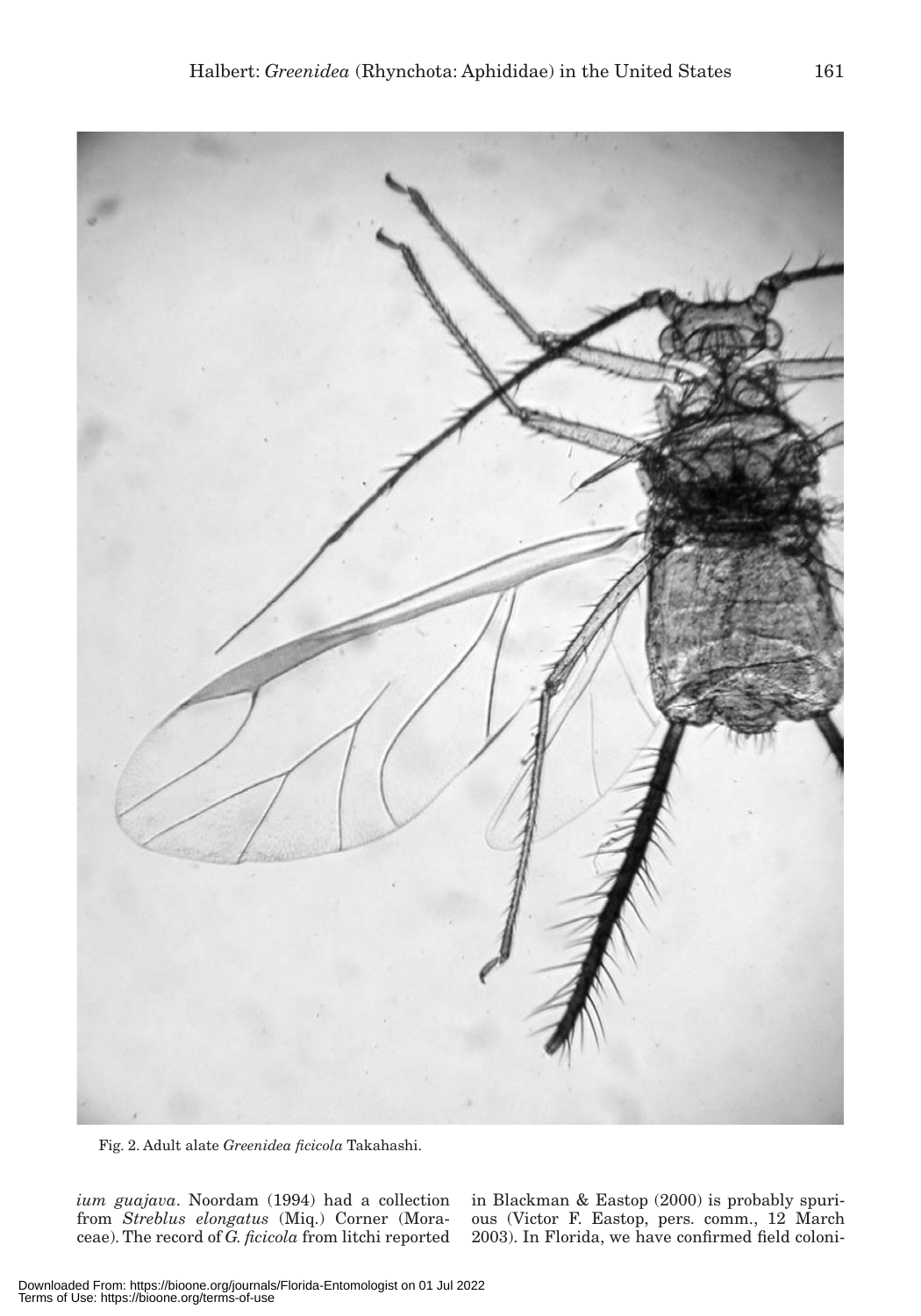zation on *F. aurea* Nutt., *Ficus rigo* (Bailey) Corner, and *Ficus microcarpa* L. f. We were able to rear colonies for several weeks on *Ficus benjamina* L. and *Ficus carica* L. in the laboratory.

Because both species colonize *Ficus* spp., it is important to be able to differentiate between them. A short key is provided:

- 1a. Apterae with reticulations covering most of the length of the siphunculi (Fig. 3); alatae with 17-21 rhinaria on antennal segment III, in a line and not crowded or touching each other (Fig. 4) *. . G. ficicola*
- 1b. Apterae with reticulations only at the base of the siphunculi; siphunculi ornamented with irregularly spaced spinules (Fig. 5); alatae with 20-31 rhinaria, some crowded and not in line with the others, often touching (Fig. 6) *. . . . . . . . . . . . . . . . . . . . . G. psidii*

#### **DISCUSSION**

Both of the newly established species of *Greenidea* have the potential to become pests of certain species of ornamental plants. Both colonize *Ficus*, a genus that includes popular landscape and interiorscape plants, and *G. psidii*





Fig. 3. Siphunculus of apterous *Greenidea ficicola* Takahashi.

Fig. 4. Antennal segment III of alate *Greenidea ficicola* Takahashi.



Fig. 5. Siphunculus of apterous *Greenidea psidii* van der Goot (= *G. formosana* (Maki)).